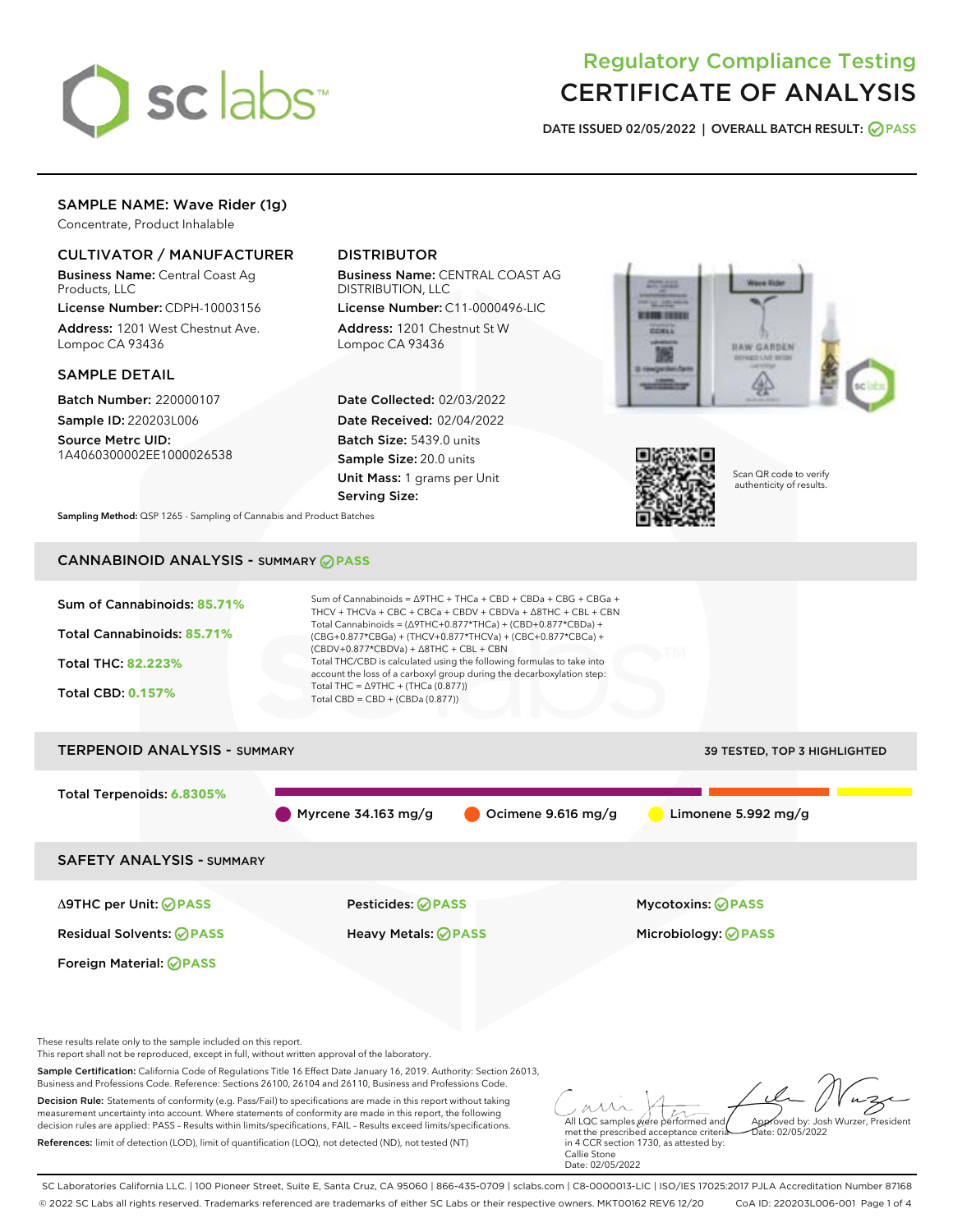

Terpene analysis utilizing gas chromatography-flame ionization detection (GC-



WAVE RIDER (1G) | DATE ISSUED 02/05/2022 | OVERALL BATCH RESULT: @ PASS

TERPENOID TEST RESULTS - 02/05/2022

FID). **Method:** QSP 1192 - Analysis of Terpenoids by GC-FID

#### CANNABINOID TEST RESULTS - 02/04/2022 2 PASS

Tested by high-performance liquid chromatography with diode-array detection (HPLC-DAD). **Method:** QSP 1157 - Analysis of Cannabinoids by HPLC-DAD

#### TOTAL CANNABINOIDS: **85.71%**

Total Cannabinoids (Total THC) + (Total CBD) + (Total CBG) + (Total THCV) + (Total CBC) + (Total CBDV) + ∆8THC + CBL + CBN

TOTAL THC: **82.223%** Total THC (∆9THC+0.877\*THCa)

TOTAL CBD: **0.157%**

Total CBD (CBD+0.877\*CBDa)

TOTAL CBG: 2.209% Total CBG (CBG+0.877\*CBGa)

TOTAL THCV: 0.78% Total THCV (THCV+0.877\*THCVa)

TOTAL CBC: ND Total CBC (CBC+0.877\*CBCa)

TOTAL CBDV: ND Total CBDV (CBDV+0.877\*CBDVa)

| <b>COMPOUND</b>  | LOD/LOQ<br>(mg/g)          | <b>MEASUREMENT</b><br><b>UNCERTAINTY</b><br>(mg/g) | <b>RESULT</b><br>(mg/g) | <b>RESULT</b><br>(%) |
|------------------|----------------------------|----------------------------------------------------|-------------------------|----------------------|
| <b>A9THC</b>     | 0.06 / 0.26                | ±28.285                                            | 822.23                  | 82.223               |
| <b>CBG</b>       | 0.06/0.19                  | ±0.870                                             | 22.09                   | 2.209                |
| <b>THCV</b>      | 0.1 / 0.2                  | ±0.39                                              | 7.8                     | 0.78                 |
| <b>CBN</b>       | 0.1/0.3                    | ±0.14                                              | 2.2                     | 0.22                 |
| <b>CBD</b>       | 0.07/0.29                  | ±0.073                                             | 1.57                    | 0.157                |
| $\triangle$ 8THC | 0.1 / 0.4                  | ±0.10                                              | 1.2                     | 0.12                 |
| <b>THCa</b>      | 0.05/0.14                  | N/A                                                | <b>ND</b>               | <b>ND</b>            |
| <b>THCVa</b>     | 0.07/0.20                  | N/A                                                | <b>ND</b>               | <b>ND</b>            |
| <b>CBDa</b>      | 0.02/0.19                  | N/A                                                | <b>ND</b>               | <b>ND</b>            |
| <b>CBDV</b>      | 0.04/0.15                  | N/A                                                | <b>ND</b>               | <b>ND</b>            |
| <b>CBDVa</b>     | 0.03/0.53                  | N/A                                                | <b>ND</b>               | <b>ND</b>            |
| <b>CBGa</b>      | 0.1/0.2                    | N/A                                                | <b>ND</b>               | <b>ND</b>            |
| <b>CBL</b>       | 0.06 / 0.24                | N/A                                                | <b>ND</b>               | <b>ND</b>            |
| <b>CBC</b>       | 0.2 / 0.5                  | N/A                                                | <b>ND</b>               | <b>ND</b>            |
| <b>CBCa</b>      | 0.07/0.28                  | N/A                                                | <b>ND</b>               | <b>ND</b>            |
|                  | <b>SUM OF CANNABINOIDS</b> |                                                    | 857.1 mg/g              | 85.71%               |

#### **UNIT MASS: 1 grams per Unit**

| ∆9THC per Unit                         | 1100 per-package limit | 822.23 mg/unit  | <b>PASS</b> |
|----------------------------------------|------------------------|-----------------|-------------|
| <b>Total THC per Unit</b>              |                        | 822.23 mg/unit  |             |
| <b>CBD per Unit</b>                    |                        | $1.57$ mg/unit  |             |
| <b>Total CBD per Unit</b>              |                        | $1.57$ mg/unit  |             |
| <b>Sum of Cannabinoids</b><br>per Unit |                        | 857.1 mg/unit   |             |
| <b>Total Cannabinoids</b><br>per Unit  |                        | $857.1$ mg/unit |             |

| <b>COMPOUND</b>         | LOD/LOQ<br>(mg/g) | <b>MEASUREMENT</b><br><b>UNCERTAINTY</b><br>(mg/g) | <b>RESULT</b><br>(mg/g)                          | <b>RESULT</b><br>$(\%)$ |
|-------------------------|-------------------|----------------------------------------------------|--------------------------------------------------|-------------------------|
| <b>Myrcene</b>          | 0.008 / 0.025     | ±0.4407                                            | 34.163                                           | 3.4163                  |
| Ocimene                 | 0.011 / 0.038     | ±0.3087                                            | 9.616                                            | 0.9616                  |
| Limonene                | 0.005 / 0.016     | ±0.0857                                            | 5.992                                            | 0.5992                  |
| $\alpha$ Pinene         | 0.005 / 0.017     | ±0.0356                                            | 4.139                                            | 0.4139                  |
| $\beta$ Caryophyllene   | 0.004 / 0.012     | ±0.1373                                            | 3.857                                            | 0.3857                  |
| <b>Terpinolene</b>      | 0.008 / 0.026     | ±0.0636                                            | 3.103                                            | 0.3103                  |
| $\beta$ Pinene          | 0.004 / 0.014     | ±0.0229                                            | 1.994                                            | 0.1994                  |
| Linalool                | 0.009 / 0.032     | ±0.0590                                            | 1.553                                            | 0.1553                  |
| trans-β-Farnesene       | 0.008 / 0.025     | ±0.0337                                            | 0.950                                            | 0.0950                  |
| $\alpha$ Humulene       | 0.009/0.029       | ±0.0299                                            | 0.932                                            | 0.0932                  |
| <b>Terpineol</b>        | 0.016 / 0.055     | ±0.0498                                            | 0.811                                            | 0.0811                  |
| Fenchol                 | 0.010 / 0.034     | ±0.0074                                            | 0.190                                            | 0.0190                  |
| Camphene                | 0.005 / 0.015     | ±0.0018                                            | 0.157                                            | 0.0157                  |
| $\alpha$ Phellandrene   | 0.006 / 0.020     | ±0.0017                                            | 0.128                                            | 0.0128                  |
| <b>Nerolidol</b>        | 0.009 / 0.028     | ±0.0069                                            | 0.109                                            | 0.0109                  |
| $\alpha$ Terpinene      | 0.005 / 0.017     | ±0.0015                                            | 0.103                                            | 0.0103                  |
| $\alpha$ Bisabolol      | 0.008 / 0.026     | ±0.0052                                            | 0.098                                            | 0.0098                  |
| 3 Carene                | 0.005 / 0.018     | ±0.0013                                            | 0.093                                            | 0.0093                  |
| $\gamma$ Terpinene      | 0.006 / 0.018     | ±0.0013                                            | 0.074                                            | 0.0074                  |
| <b>Borneol</b>          | 0.005 / 0.016     | ±0.0027                                            | 0.064                                            | 0.0064                  |
| Citronellol             | 0.003 / 0.010     | ±0.0027                                            | 0.056                                            | 0.0056                  |
| Fenchone                | 0.009 / 0.028     | ±0.0011                                            | 0.037                                            | 0.0037                  |
| Valencene               | 0.009 / 0.030     | ±0.0025                                            | 0.037                                            | 0.0037                  |
| Eucalyptol              | 0.006 / 0.018     | ±0.0005                                            | 0.021                                            | 0.0021                  |
| Sabinene                | 0.004 / 0.014     | ±0.0002                                            | 0.015                                            | 0.0015                  |
| Geraniol                | 0.002 / 0.007     | ±0.0006                                            | 0.013                                            | 0.0013                  |
| p-Cymene                | 0.005 / 0.016     | N/A                                                | <loq< th=""><th><loq< th=""></loq<></th></loq<>  | <loq< th=""></loq<>     |
| Sabinene Hydrate        | 0.006 / 0.022     | N/A                                                | <loq< th=""><th><loq< th=""></loq<></th></loq<>  | <loq< th=""></loq<>     |
| Caryophyllene<br>Oxide  | 0.010 / 0.033     | N/A                                                | <loq< th=""><th><loq< th=""></loq<></th></loq<>  | <loq< th=""></loq<>     |
| Guaiol                  | 0.009 / 0.030     | N/A                                                | <loq< th=""><th><math>&lt;</math>LOQ</th></loq<> | $<$ LOQ                 |
| (-)-Isopulegol          | 0.005 / 0.016     | N/A                                                | ND                                               | ND                      |
| Camphor                 | 0.006 / 0.019     | N/A                                                | <b>ND</b>                                        | ND                      |
| Isoborneol              | 0.004 / 0.012     | N/A                                                | ND                                               | ND                      |
| Menthol                 | 0.008 / 0.025     | N/A                                                | ND                                               | ND                      |
| Nerol                   | 0.003 / 0.011     | N/A                                                | ND                                               | ND                      |
| R-(+)-Pulegone          | 0.003 / 0.011     | N/A                                                | ND                                               | ND                      |
| <b>Geranyl Acetate</b>  | 0.004 / 0.014     | N/A                                                | ND                                               | ND                      |
| $\alpha$ Cedrene        | 0.005 / 0.016     | N/A                                                | ND                                               | ND                      |
| Cedrol                  | 0.008 / 0.027     | N/A                                                | <b>ND</b>                                        | ND                      |
| <b>TOTAL TERPENOIDS</b> |                   |                                                    | 68.305 mg/g                                      | 6.8305%                 |

SC Laboratories California LLC. | 100 Pioneer Street, Suite E, Santa Cruz, CA 95060 | 866-435-0709 | sclabs.com | C8-0000013-LIC | ISO/IES 17025:2017 PJLA Accreditation Number 87168 © 2022 SC Labs all rights reserved. Trademarks referenced are trademarks of either SC Labs or their respective owners. MKT00162 REV6 12/20 CoA ID: 220203L006-001 Page 2 of 4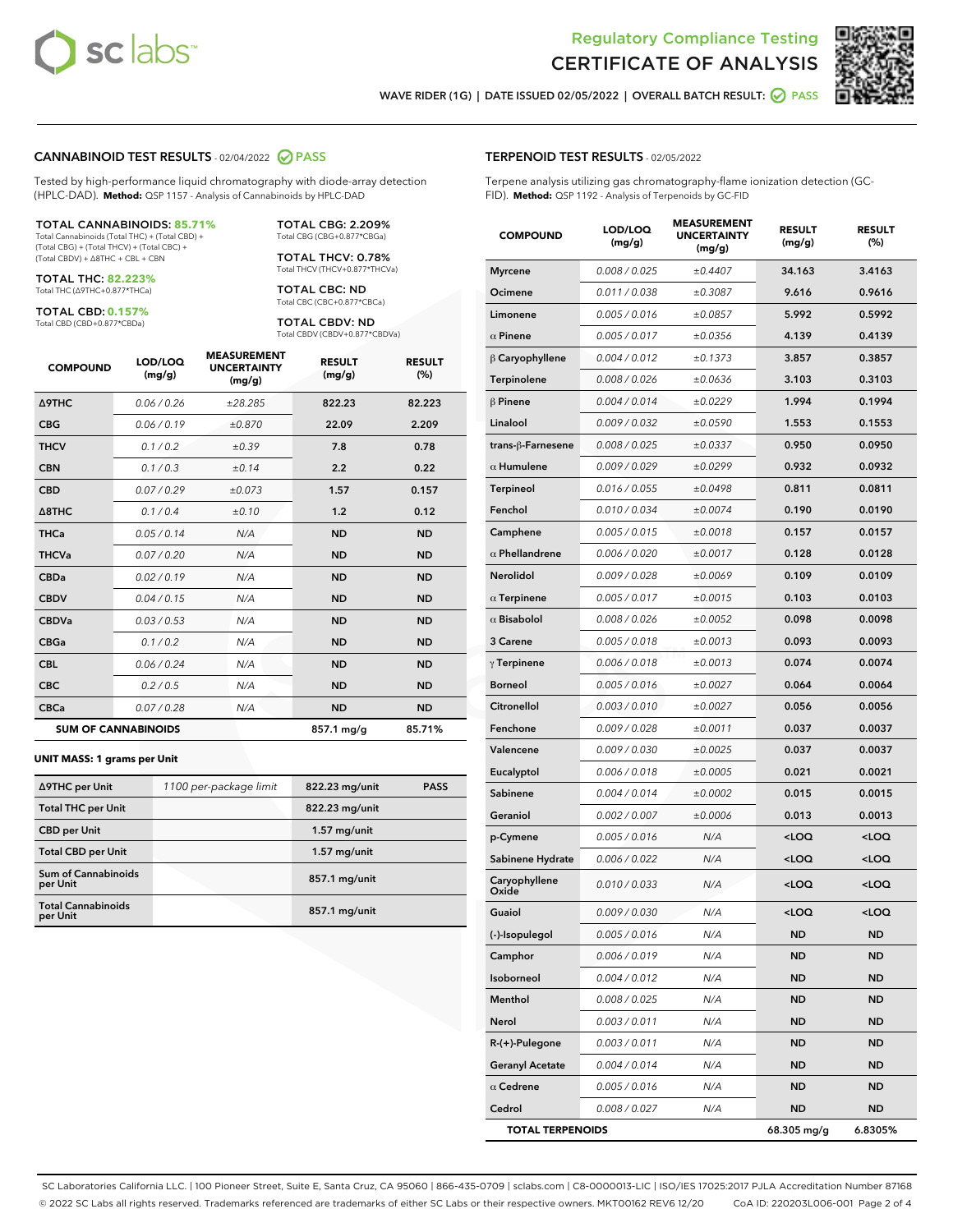



WAVE RIDER (1G) | DATE ISSUED 02/05/2022 | OVERALL BATCH RESULT:  $\bigcirc$  PASS

## CATEGORY 1 PESTICIDE TEST RESULTS - 02/05/2022 2 PASS

Pesticide and plant growth regulator analysis utilizing high-performance liquid chromatography-mass spectrometry (HPLC-MS) or gas chromatography-mass spectrometry (GC-MS). \*GC-MS utilized where indicated. **Method:** QSP 1212 - Analysis of Pesticides and Mycotoxins by LC-MS or QSP 1213 - Analysis of Pesticides by GC-MS

| <b>COMPOUND</b>             | LOD/LOQ<br>$(\mu g/g)$ | <b>ACTION</b><br><b>LIMIT</b><br>$(\mu g/g)$ | <b>MEASUREMENT</b><br><b>UNCERTAINTY</b><br>$(\mu g/g)$ | <b>RESULT</b><br>$(\mu g/g)$ | <b>RESULT</b> |
|-----------------------------|------------------------|----------------------------------------------|---------------------------------------------------------|------------------------------|---------------|
| Aldicarb                    | 0.03 / 0.08            | $\ge$ LOD                                    | N/A                                                     | <b>ND</b>                    | <b>PASS</b>   |
| Carbofuran                  | 0.02/0.05              | $>$ LOD                                      | N/A                                                     | <b>ND</b>                    | <b>PASS</b>   |
| Chlordane*                  | 0.03 / 0.08            | $\ge$ LOD                                    | N/A                                                     | <b>ND</b>                    | <b>PASS</b>   |
| Chlorfenapyr*               | 0.03/0.10              | $>$ LOD                                      | N/A                                                     | <b>ND</b>                    | <b>PASS</b>   |
| Chlorpyrifos                | 0.02 / 0.06            | $\ge$ LOD                                    | N/A                                                     | <b>ND</b>                    | <b>PASS</b>   |
| Coumaphos                   | 0.02 / 0.07            | $\ge$ LOD                                    | N/A                                                     | <b>ND</b>                    | <b>PASS</b>   |
| Daminozide                  | 0.02 / 0.07            | $\ge$ LOD                                    | N/A                                                     | <b>ND</b>                    | <b>PASS</b>   |
| <b>DDVP</b><br>(Dichlorvos) | 0.03/0.09              | $\ge$ LOD                                    | N/A                                                     | <b>ND</b>                    | <b>PASS</b>   |
| Dimethoate                  | 0.03/0.08              | $>$ LOD                                      | N/A                                                     | <b>ND</b>                    | <b>PASS</b>   |
| Ethoprop(hos)               | 0.03/0.10              | $\ge$ LOD                                    | N/A                                                     | <b>ND</b>                    | <b>PASS</b>   |
| Etofenprox                  | 0.02 / 0.06            | $\ge$ LOD                                    | N/A                                                     | <b>ND</b>                    | <b>PASS</b>   |
| Fenoxycarb                  | 0.03/0.08              | $\ge$ LOD                                    | N/A                                                     | <b>ND</b>                    | <b>PASS</b>   |
| Fipronil                    | 0.03/0.08              | $>$ LOD                                      | N/A                                                     | <b>ND</b>                    | <b>PASS</b>   |
| Imazalil                    | 0.02 / 0.06            | $\ge$ LOD                                    | N/A                                                     | <b>ND</b>                    | <b>PASS</b>   |
| <b>Methiocarb</b>           | 0.02 / 0.07            | $\ge$ LOD                                    | N/A                                                     | <b>ND</b>                    | <b>PASS</b>   |
| Methyl<br>parathion         | 0.03/0.10              | $\ge$ LOD                                    | N/A                                                     | <b>ND</b>                    | <b>PASS</b>   |
| <b>Mevinphos</b>            | 0.03/0.09              | $>$ LOD                                      | N/A                                                     | <b>ND</b>                    | <b>PASS</b>   |
| Paclobutrazol               | 0.02 / 0.05            | $\ge$ LOD                                    | N/A                                                     | <b>ND</b>                    | <b>PASS</b>   |
| Propoxur                    | 0.03/0.09              | $\ge$ LOD                                    | N/A                                                     | <b>ND</b>                    | <b>PASS</b>   |
| Spiroxamine                 | 0.03 / 0.08            | $\ge$ LOD                                    | N/A                                                     | <b>ND</b>                    | <b>PASS</b>   |
| Thiacloprid                 | 0.03/0.10              | $\ge$ LOD                                    | N/A                                                     | <b>ND</b>                    | <b>PASS</b>   |

#### CATEGORY 2 PESTICIDE TEST RESULTS - 02/05/2022 2 PASS

| <b>COMPOUND</b>          | LOD/LOO<br>$(\mu g/g)$ | <b>ACTION</b><br>LIMIT<br>$(\mu g/g)$ | <b>MEASUREMENT</b><br><b>UNCERTAINTY</b><br>$(\mu g/g)$ | <b>RESULT</b><br>$(\mu g/g)$ | <b>RESULT</b> |
|--------------------------|------------------------|---------------------------------------|---------------------------------------------------------|------------------------------|---------------|
| Abamectin                | 0.03/0.10              | 0.1                                   | N/A                                                     | <b>ND</b>                    | <b>PASS</b>   |
| Acephate                 | 0.02/0.07              | 0.1                                   | N/A                                                     | <b>ND</b>                    | <b>PASS</b>   |
| Acequinocyl              | 0.02/0.07              | 0.1                                   | N/A                                                     | <b>ND</b>                    | <b>PASS</b>   |
| Acetamiprid              | 0.02 / 0.05            | 0.1                                   | N/A                                                     | <b>ND</b>                    | <b>PASS</b>   |
| Azoxystrobin             | 0.02/0.07              | 0.1                                   | N/A                                                     | <b>ND</b>                    | <b>PASS</b>   |
| <b>Bifenazate</b>        | 0.01 / 0.04            | 0.1                                   | N/A                                                     | <b>ND</b>                    | <b>PASS</b>   |
| <b>Bifenthrin</b>        | 0.02 / 0.05            | 3                                     | N/A                                                     | <b>ND</b>                    | <b>PASS</b>   |
| <b>Boscalid</b>          | 0.03/0.09              | 0.1                                   | N/A                                                     | <b>ND</b>                    | <b>PASS</b>   |
| Captan                   | 0.19/0.57              | 0.7                                   | N/A                                                     | <b>ND</b>                    | <b>PASS</b>   |
| Carbaryl                 | 0.02/0.06              | 0.5                                   | N/A                                                     | <b>ND</b>                    | <b>PASS</b>   |
| Chlorantranilip-<br>role | 0.04/0.12              | 10                                    | N/A                                                     | <b>ND</b>                    | <b>PASS</b>   |
| Clofentezine             | 0.03/0.09              | 0.1                                   | N/A                                                     | <b>ND</b>                    | <b>PASS</b>   |

### CATEGORY 2 PESTICIDE TEST RESULTS - 02/05/2022 continued

| <b>COMPOUND</b>               | LOD/LOQ<br>(µg/g) | <b>ACTION</b><br><b>LIMIT</b><br>$(\mu g/g)$ | <b>MEASUREMENT</b><br><b>UNCERTAINTY</b><br>$(\mu g/g)$ | <b>RESULT</b><br>(µg/g) | <b>RESULT</b> |
|-------------------------------|-------------------|----------------------------------------------|---------------------------------------------------------|-------------------------|---------------|
| Cyfluthrin                    | 0.12 / 0.38       | $\overline{c}$                               | N/A                                                     | <b>ND</b>               | <b>PASS</b>   |
| Cypermethrin                  | 0.11 / 0.32       | $\mathcal{I}$                                | N/A                                                     | ND                      | <b>PASS</b>   |
| <b>Diazinon</b>               | 0.02 / 0.05       | 0.1                                          | N/A                                                     | <b>ND</b>               | <b>PASS</b>   |
| Dimethomorph                  | 0.03 / 0.09       | 2                                            | N/A                                                     | ND                      | <b>PASS</b>   |
| Etoxazole                     | 0.02 / 0.06       | 0.1                                          | N/A                                                     | ND                      | <b>PASS</b>   |
| Fenhexamid                    | 0.03 / 0.09       | 0.1                                          | N/A                                                     | ND                      | <b>PASS</b>   |
| Fenpyroximate                 | 0.02 / 0.06       | 0.1                                          | N/A                                                     | <b>ND</b>               | <b>PASS</b>   |
| Flonicamid                    | 0.03 / 0.10       | 0.1                                          | N/A                                                     | ND                      | <b>PASS</b>   |
| Fludioxonil                   | 0.03 / 0.10       | 0.1                                          | N/A                                                     | ND                      | <b>PASS</b>   |
| Hexythiazox                   | 0.02 / 0.07       | 0.1                                          | N/A                                                     | <b>ND</b>               | <b>PASS</b>   |
| Imidacloprid                  | 0.04 / 0.11       | 5                                            | N/A                                                     | <b>ND</b>               | <b>PASS</b>   |
| Kresoxim-methyl               | 0.02 / 0.07       | 0.1                                          | N/A                                                     | ND                      | <b>PASS</b>   |
| Malathion                     | 0.03 / 0.09       | 0.5                                          | N/A                                                     | <b>ND</b>               | <b>PASS</b>   |
| Metalaxyl                     | 0.02 / 0.07       | $\overline{c}$                               | N/A                                                     | <b>ND</b>               | <b>PASS</b>   |
| Methomyl                      | 0.03 / 0.10       | 1                                            | N/A                                                     | ND                      | <b>PASS</b>   |
| Myclobutanil                  | 0.03 / 0.09       | 0.1                                          | N/A                                                     | <b>ND</b>               | <b>PASS</b>   |
| Naled                         | 0.02 / 0.07       | 0.1                                          | N/A                                                     | <b>ND</b>               | <b>PASS</b>   |
| Oxamyl                        | 0.04 / 0.11       | 0.5                                          | N/A                                                     | ND                      | <b>PASS</b>   |
| Pentachloronitro-<br>benzene* | 0.03 / 0.09       | 0.1                                          | N/A                                                     | <b>ND</b>               | <b>PASS</b>   |
| Permethrin                    | 0.04 / 0.12       | 0.5                                          | N/A                                                     | ND                      | <b>PASS</b>   |
| Phosmet                       | 0.03 / 0.10       | 0.1                                          | N/A                                                     | ND                      | <b>PASS</b>   |
| Piperonylbu-<br>toxide        | 0.02 / 0.07       | 3                                            | N/A                                                     | <b>ND</b>               | <b>PASS</b>   |
| Prallethrin                   | 0.03 / 0.08       | 0.1                                          | N/A                                                     | ND                      | <b>PASS</b>   |
| Propiconazole                 | 0.02 / 0.07       | 0.1                                          | N/A                                                     | ND                      | <b>PASS</b>   |
| Pyrethrins                    | 0.04 / 0.12       | 0.5                                          | N/A                                                     | ND                      | <b>PASS</b>   |
| Pyridaben                     | 0.02 / 0.07       | 0.1                                          | N/A                                                     | <b>ND</b>               | <b>PASS</b>   |
| Spinetoram                    | 0.02 / 0.07       | 0.1                                          | N/A                                                     | <b>ND</b>               | <b>PASS</b>   |
| Spinosad                      | 0.02 / 0.07       | 0.1                                          | N/A                                                     | ND                      | <b>PASS</b>   |
| Spiromesifen                  | 0.02 / 0.05       | 0.1                                          | N/A                                                     | <b>ND</b>               | <b>PASS</b>   |
| Spirotetramat                 | 0.02 / 0.06       | 0.1                                          | N/A                                                     | <b>ND</b>               | <b>PASS</b>   |
| Tebuconazole                  | 0.02 / 0.07       | 0.1                                          | N/A                                                     | ND                      | <b>PASS</b>   |
| Thiamethoxam                  | 0.03 / 0.10       | 5                                            | N/A                                                     | <b>ND</b>               | <b>PASS</b>   |
| Trifloxystrobin               | 0.03 / 0.08       | 0.1                                          | N/A                                                     | <b>ND</b>               | <b>PASS</b>   |

SC Laboratories California LLC. | 100 Pioneer Street, Suite E, Santa Cruz, CA 95060 | 866-435-0709 | sclabs.com | C8-0000013-LIC | ISO/IES 17025:2017 PJLA Accreditation Number 87168 © 2022 SC Labs all rights reserved. Trademarks referenced are trademarks of either SC Labs or their respective owners. MKT00162 REV6 12/20 CoA ID: 220203L006-001 Page 3 of 4